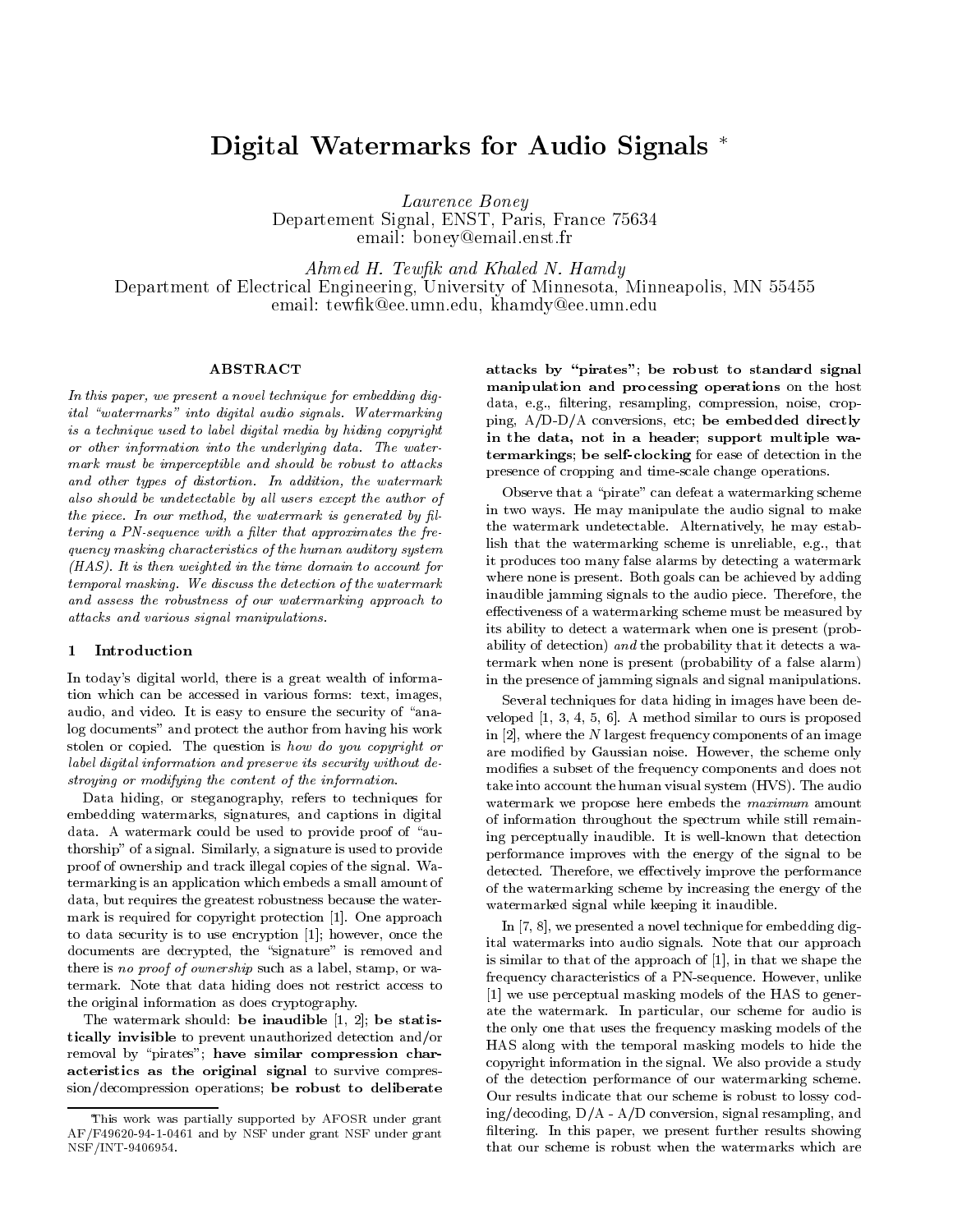composed of multiple PN-sequences and is robust in the presence of audible distortions due to vector quantization

Finally- observe that the approach described here for wa termarking audio signals can also be used to watermark im age and video data with appropriate modifications and extensions cf -

#### $\bf{2}$ Watermark Design

Each audio signal is watermarked with a unique codeword Our watermarking scheme is based on a repeated application of a basic watermarking operation on processed versions of the audio signal. The basic method uses three steps to watermark an audio segment as shown in Fig. 1. The complete watermarking scheme is shown in Fig. 2. Below we provide a detailed explanation of the basic watermarking step and the complete watermarking technique



Figure - Watermark Generator- First stage for audio



Figure - Full Watermark Generator for audio

#### 2.1 The basic watermarking step

The basic watermarking step starts with a PN-sequence. Maximum length PN-sequences are used in our watermarking scheme because they provide an easy way to generate a unique code for an author's identification. Like random binary sequences in a sequence man a volume s and and  $\sim$ cur with equal probabilities The autocorrelation function  $(ACF)$  of such a sequence has period N and is binary valued Because of the periodicity of the ACF- the PN sequence is self-clocking. This allows the author to synchronize with the embedded watermark during the detection process This is important if the signal is cropped and resampled

To generate the watermark- we rst calculate the masking threshold of the signal using the MPEG Audio Psychoacous tic model is a masking threshold is determined on the masking  $\mu$  . consecutive audio segments of 512 samples. Each segment is weighted with a Hanning window. Consecutive blocks overlap by 50%. The masking threshold is then approximated

with a 10 order all-pole filter,  $M(\omega)$ , using a least squares criterion The Phase Phase Phase Phase (1999), the approximation of the approximation of the approximation of the approximation of the approximation of the approximation of the approximation of the approximation of the appr proximate masking masking and the property of the theoretic that the theoretic that the theoretic that the the spectrum of the watermark is below the masking threshold

Since the spectral content of the audio signal changes with time- watermarks added to dierent blocks will be in general different even if they are generated from the same starting PNsequence However- it is preferable to use dierent PN sequences for different blocks to make the statistical detection by an unauthorized user of the watermark more difficult. Note also that using long PN-sequences or embedding long cryptographic digital signatures also helps in that respect

Frequency domain shaping is not enough to guarantee that the watermark will be inaudible. Frequency domain masking computations are based on Fourier analysis. A fixed length FFT does not provide good time localization for our applica tion In particular- a watermark computed using frequency domain masking will spread in time over the entire analysis block If the signal energy is concentrated in a time interval that is shorter than the analysis block length- the watermark is not masked outside of that subinterval. This then leads to auditorial distortion-language blev this problems that the problems are problems that the problems of the c lem- we weight the watermark in the time domain with the relative energy of the signal

The time domain weighting operation attenuates the en ergy of the computed watermark In particular- watermarks obtained as above have amplitudes that are typically smaller than the quantization step size Therefore- the watermark would be lost during the quantization process Note also that the contract of the second performance is directly as  $\alpha$ proportional to the energy of the watermark. We have found that it is possible to prevent watermark loss during quanti zation and improve detection performance by amplifying the watermark by 40 dB before weighting it in the time domain with the relative energy of the signal. We have found experimentally that this amplification does not affect the audibility of the watermark because of the attenuation effect of the time domain weighting operation

### The full watermarking scheme

As mentioned above- the watermarking scheme must be ro bust to coding operations Low bit rate audio coding algo rithms tend to retain only the low frequency information in the signal We- therefore- need to guarantee that most of the energy of the watermark lies in low frequencies After experimenting with many statements we have found that the t best way to detect the low frequency watermarking infor mation is to generate a low-frequency watermark as the difference between a low bit rate coded
decoded watermarked signal and the coded
decoded original signal at the same bit rate. Watermarking is done using the basic watermarking step described above. The low bit rate chosen to implement this operation is the minimal bit rate for which near transparent audio coding is known to be possible for signals sampled at the rate of the original signal. This scheme is more effective than other schemes that attempt to add the watermark on a lowpass filtered version of the signal because the coding
decoding operation is not a linear and does not permute with the watermarking operation. Fig. 2 illustrates the above procedure for signals sampled at an arbitrary sam pling rate. The low-frequency watermarking signals is shown as a  $\mu$  is the subscript bar referred to the bit referred to the bit rate  $\mu$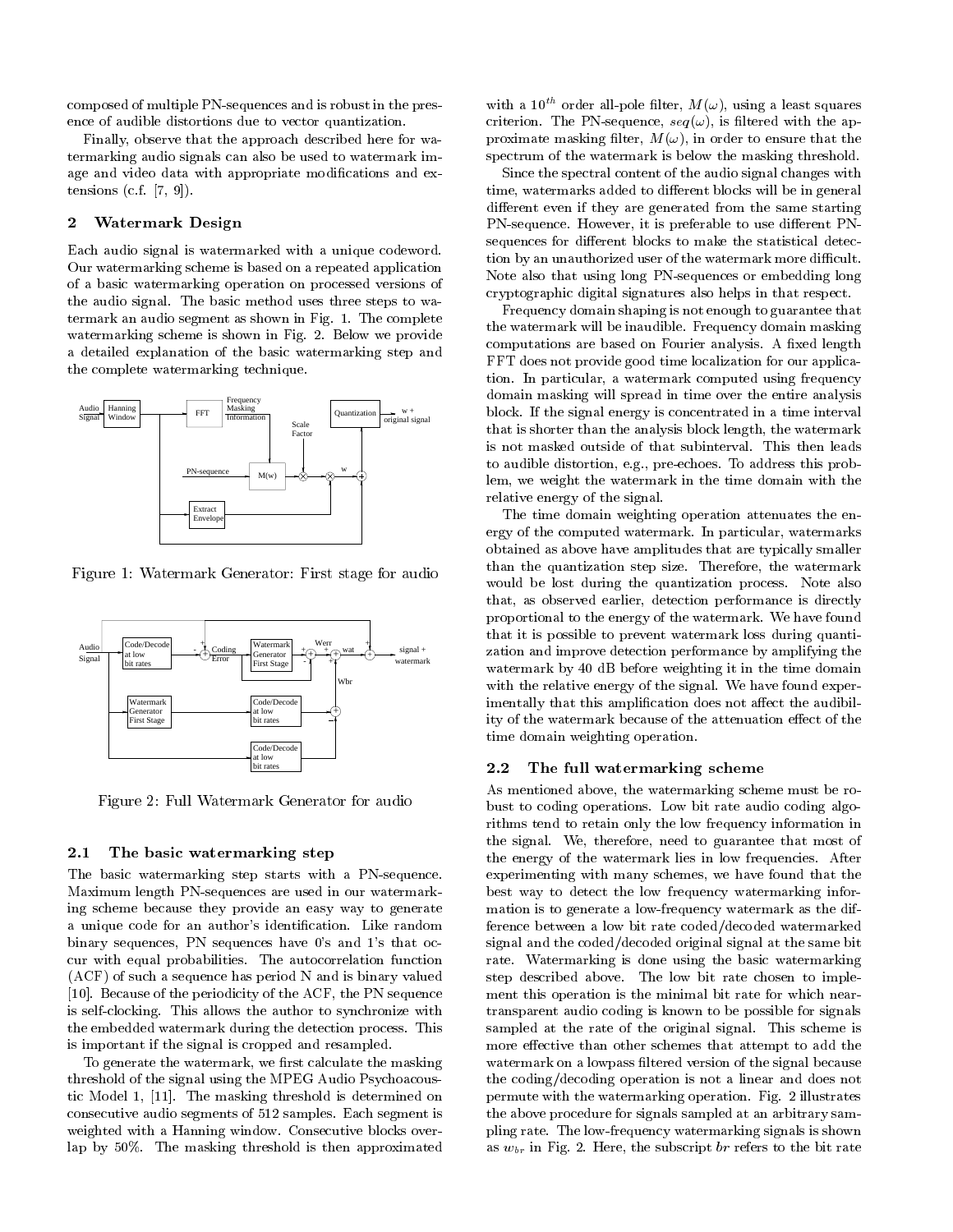of the coder
decoder

For best watermark detection performance at higher bit rates- we need to add watermarking information in the higher frequency bands. We do so by producing a watermark  $w_{err}$ for the coding error. The coding error is the difference between the original audio signal and its low bit rate coded version. The watermark  $w_{err}$  is computed using the basic watermarking step described at the beginning of this sec tion. The final watermark is the sum of the low-frequency watermark and the coding error watermark

#### Listening tests: audibility of the water-2.3 marks

We used segments of four different musical pieces as test signals throughout the experiment: the beginning of the third movement of the sonata in B flat major  $D$  960 of Schubert, interpreted by Vladimir Ashkenazy-Ashkenazy-Ashkenazy-Ashkenazy-Ashkenazy-Ashkenazy-Ashkenazy-Ashkenazy-Ashken inet piece- and a segment of Toms Diner an a capel la song by Suzanne Vega (svega). The Schubert signal is sampled at 32 kHz. All other signals are sampled at 44.1 kHz. Note that the castanets signal is one of the signals prone to pre echoes. The signal svega is significant because it contains noticeable periods of silence. The watermark should not be audible during these silent periods

The quality of the watermarked signals was evaluated through informal listening tests In the test- the listener was presented with the original signal and the watermarked signal and reported as to whether any differences could be detected between the two signals Eight people of varying backgrounds-backgrounds-backgrounds-backgrounds-backgrounds-backgrounds-background-background-background-backg tening tests One of the listeners had the ability to perceive absolute pitch and two of the listeners had some background in music

In all four test signals- the watermark introduced no au dible distortion. No pre-echoes were detected in the watermarked castanet signal. The quiet portions of svega were similarly unaffected.

## Detection of the Watermark

Let us now describe the watermark detection scheme and the detection results that we have obtained. In the experimental work described below-to the shaped shaped in the shaped in the shaped in the shaped in the shaped in the shaped of  $\eta$ simulate attacks by pirates and distortions due to coding We also tested the eects of ltering- coding- D
A A
D converting and resampling on the detection performance of the proposed scheme. The detection results that we report below are based on processing 100 blocks of the observed signal of  $512$  samples. Note that this corresponds to  $1.6$  sec at the 32 kHz sampling rate and  $1.16$  sec at the  $44.1$  kHz sampling rate

Our detection scheme assumes that the author has access to the original signal and the PN-sequence that he used to watermark the signal. It also assumes that the author has computed the approximate bit rate of the observed audio sequence  $r(k)$ . To decide whether the given signal  $r(k)$  has been watermarked or not-the author subtracts from results from results from results from results from results f coded version  $s_{br}$  of the original audio signal  $s(k)$ . The signal  $s_{br}$  is produced by coding  $s(k)$  at the estimated bit rate of  $r(k)$  using the MPEG coding procedure. Note that  $r(k)$  itself may have been coded using a different coding algorithm. The difference between the output of the MPEG coding algorithm

operating on the original signal at the estimated bit rate and that of the actual coding algorithm at the true bit rate will appear as an additive noise signal

Next- the author needs to solve the following hypothesis testing problem

- $\mathcal{L} = \{x \in \mathcal{L} \mid x \in \mathcal{L} \mid x \in \mathcal{L} \mid x \in \mathcal{L} \mid x \in \mathcal{L} \mid x \in \mathcal{L} \mid x \in \mathcal{L} \mid x \in \mathcal{L} \mid x \in \mathcal{L} \mid x \in \mathcal{L} \mid x \in \mathcal{L} \mid x \in \mathcal{L} \mid x \in \mathcal{L} \mid x \in \mathcal{L} \mid x \in \mathcal{L} \mid x \in \mathcal{L} \mid x \in \mathcal{L} \mid x \in \mathcal{L} \mid x \in \mathcal{L} \mid x \$
- $H_1: x(k) = r(k) s_{br}(k) = w(k) + n(k).$

Here- nk denotes an additive noise process that includes errors due to different coding algorithms and signal manipulations- intentional jamming signals and transmission noise The signal,  $w(k)$ , is the modified watermark. Since the precise nature of new solve the above hypersections and the above hypersection of the above hypersection above h pothesis testing problem by correlating  $x(k)$  with  $w(k)$  and comparing the result with a threshold. Note that one needs to estimate time-scale modifications prior to correlations if such modifications have been performed on the signal. Fig. shows the result of correlating a watermark correspond ing to a segment of the Schubert audio piece with itself- the jammed watermark corrupted by frequency shaped noise of maximum masked intensity and shaped noise of maximum masked intensity alone In all cases- the signal was not coded The figure clearly indicates that reliable detection is feasible.



Figure - Detection of the watermark in Schubert with additive noise

#### Generation of the Additive Noise 3.1

Noise which has the same spectral characteristics as the masking threshold provides an approximation of the worst possible additive distortion to the watermark This type of distortion is a good worst case model for distortions due to intentional jamming with inaudible signals and mismatches between the actual and assumed coding algorithms

The noise that we have used in our experiments was gen erated in the same way as the watermark Species Species, where we masking threshold is first shifted  $+40dB$  and multiplied by the discrete Fourier transform of a Gaussian white noise pro cess The resulting noise is then weighted in time by the relative energy of the signal After a signal After quantization-  $\mathbf{H}_{\text{max}}$  and  $\mathbf{H}_{\text{max}}$  and  $\mathbf{H}_{\text{max}}$ this shaped noise by the masking threshold and requantize it. The resulting noise is almost completely inaudible and is a good approximation of the maximum noise that we can add below the masking threshold